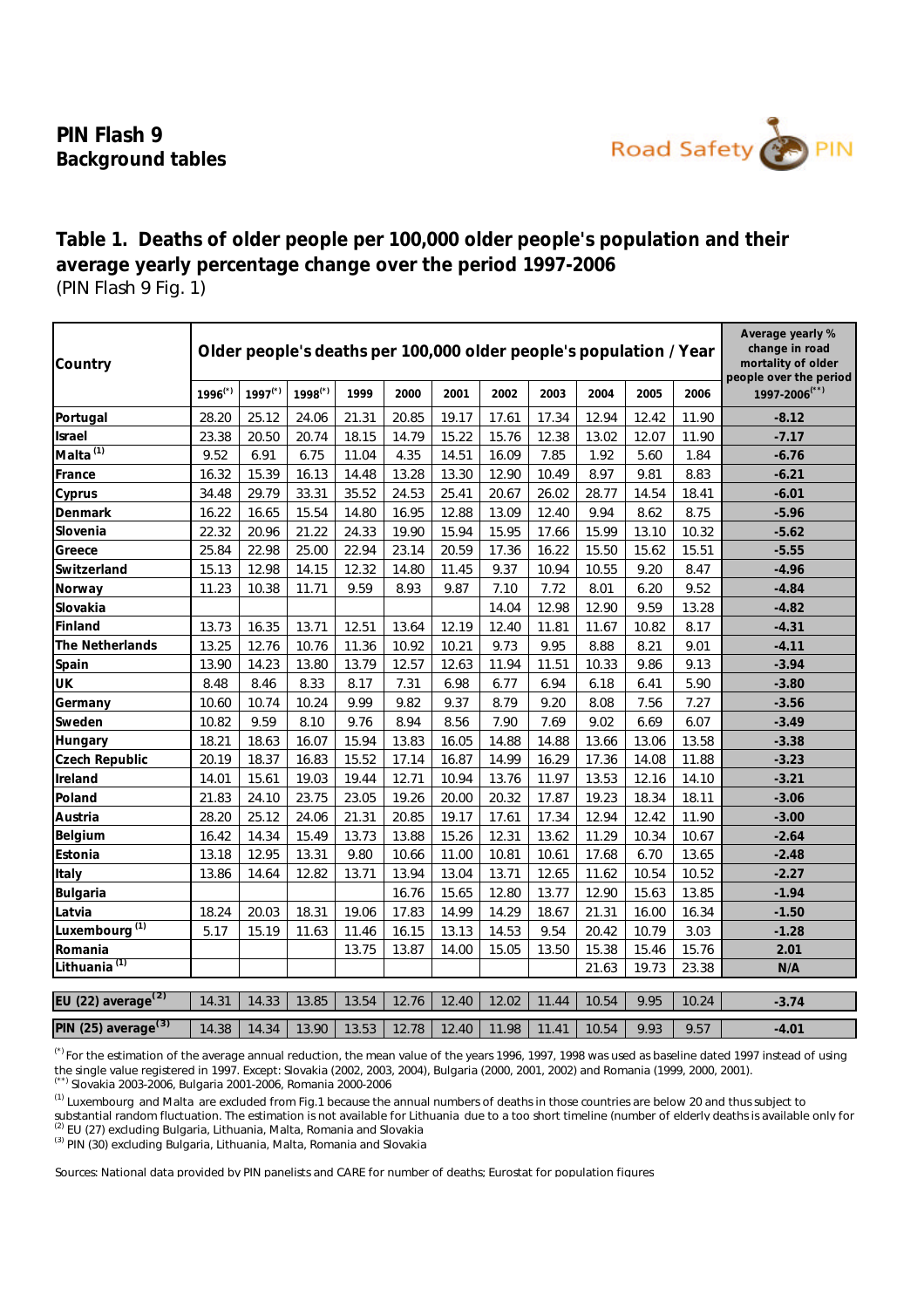

(PIN Flash 9 Fig. 2) **Table 2. Road mortality rate of older people with the road mortality rate of the rest of the population (0-64)**

| Country          |       |       | over / Year | Deaths of elderly people aged 65 or over<br>per 100.000 elderly population aged 65 or | Deaths of population aged 0-64 per 100.000<br>population aged 0-64 / Year |       |       |                      |  |
|------------------|-------|-------|-------------|---------------------------------------------------------------------------------------|---------------------------------------------------------------------------|-------|-------|----------------------|--|
|                  | 2004  | 2005  | 2006        | Average<br>2004-2006                                                                  | 2004                                                                      | 2005  | 2006  | Average<br>2004-2006 |  |
| Malta            | 1.92  | 5.60  | 1.84        | 3.12                                                                                  | 3.45                                                                      | 4.01  | 2.86  | 3.44                 |  |
| UK               | 6.18  | 6.41  | 5.90        | 6.16                                                                                  | 5.54                                                                      | 5.39  | 5.41  | 5.45                 |  |
| Sweden           | 9.02  | 6.69  | 6.07        | 7.25                                                                                  | 4.59                                                                      | 4.51  | 4.68  | 4.59                 |  |
| Germany          | 8.08  | 7.56  | 7.27        | 7.63                                                                                  | 6.86                                                                      | 6.25  | 5.91  | 6.34                 |  |
| Norway           | 8.01  | 6.20  | 9.52        | 7.91                                                                                  | 5.20                                                                      | 4.63  | 4.47  | 4.77                 |  |
| The Netherlands  | 8.88  | 8.21  | 9.01        | 8.70                                                                                  | 4.31                                                                      | 4.01  | 3.71  | 4.01                 |  |
| Denmark          | 9.94  | 8.62  | 8.75        | 9.10                                                                                  | 6.29                                                                      | 5.68  | 5.08  | 5.68                 |  |
| France           | 8.97  | 9.81  | 8.83        | 9.20                                                                                  | 8.89                                                                      | 8.25  | 7.21  | 8.11                 |  |
| Switzerland      | 10.55 | 9.20  | 8.47        | 9.39                                                                                  | 6.25                                                                      | 4.82  | 4.29  | 5.12                 |  |
| Spain            | 10.33 | 9.86  | 9.13        | 9.77                                                                                  | 11.39                                                                     | 10.41 | 9.43  | 10.40                |  |
| Finland          | 11.67 | 10.82 | 8.17        | 10.19                                                                                 | 6.31                                                                      | 6.52  | 6.01  | 6.28                 |  |
| Belgium          | 11.29 | 10.34 | 10.67       | 10.76                                                                                 | 11.15                                                                     | 10.44 | 10.07 | 10.55                |  |
| Italy            | 11.62 | 10.54 | 10.52       | 10.89                                                                                 | 10.33                                                                     | 9.81  | 9.43  | 9.86                 |  |
| Luxembourg       | 20.42 | 10.79 | 3.03        | 11.31                                                                                 | 9.28                                                                      | 10.00 | 8.43  | 9.23                 |  |
| Slovakia         | 12.90 | 9.59  | 13.28       | 11.92                                                                                 | 10.98                                                                     | 10.50 | 10.40 | 10.62                |  |
| Israel           | 13.02 | 12.07 | 11.90       | 12.32                                                                                 | 6.33                                                                      | 5.79  | 5.16  | 5.75                 |  |
| Austria          | 14.16 | 11.51 | 11.46       | 12.34                                                                                 | 10.17                                                                     | 8.95  | 8.31  | 9.14                 |  |
| Portugal         | 12.94 | 12.42 | 11.90       | 12.42                                                                                 | 12.23                                                                     | 11.73 | 8.60  | 10.85                |  |
| Estonia          | 17.68 | 6.70  | 13.65       | 12.66                                                                                 | 11.59                                                                     | 13.70 | 15.48 | 13.58                |  |
| Slovenia         | 15.99 | 13.10 | 10.32       | 13.10                                                                                 | 13.30                                                                     | 12.78 | 13.54 | 13.21                |  |
| Ireland          | 13.53 | 12.16 | 14.10       | 13.27                                                                                 | 8.71                                                                      | 9.26  | 7.93  | 8.63                 |  |
| Hungary          | 13.66 | 13.06 | 13.58       | 13.43                                                                                 | 12.66                                                                     | 12.58 | 12.81 | 12.68                |  |
| Bulgaria         | 12.90 | 15.63 | 13.85       | 14.12                                                                                 | 11.92                                                                     | 11.65 | 13.44 | 12.33                |  |
| Czech Republic   | 17.36 | 14.08 | 11.88       | 14.42                                                                                 | 12.91                                                                     | 12.34 | 10.12 | 11.79                |  |
| Romania          | 15.38 | 15.46 | 15.76       | 15.54                                                                                 | 10.57                                                                     | 11.53 | 11.24 | 11.11                |  |
| Greece           | 15.50 | 15.62 | 15.51       | 15.55                                                                                 | 15.04                                                                     | 14.81 | 14.75 | 14.87                |  |
| Latvia           | 21.31 | 16.00 | 16.34       | 17.86                                                                                 | 22.43                                                                     | 19.79 | 18.02 | 20.09                |  |
| Poland           | 19.23 | 18.34 | 18.11       | 18.71                                                                                 | 14.29                                                                     | 13.62 | 13.07 | 13.66                |  |
| Cyprus           | 28.77 | 14.54 | 18.41       | 20.47                                                                                 | 14.30                                                                     | 13.49 | 10.24 | 12.64                |  |
| Lithuania        | 21.63 | 19.73 | 23.38       | 21.58                                                                                 | 21.86                                                                     | 23.07 | 22.14 | 22.36                |  |
|                  |       |       |             |                                                                                       |                                                                           |       |       |                      |  |
| EU (27) average  | 10.86 | 10.33 | 9.99        | 10.39                                                                                 | 9.47                                                                      | 9.01  | 8.48  | 8.98                 |  |
| PIN (30) average | 10.85 | 10.29 | 9.98        | 10.37                                                                                 | 9.31                                                                      | 8.86  | 8.33  | 8.83                 |  |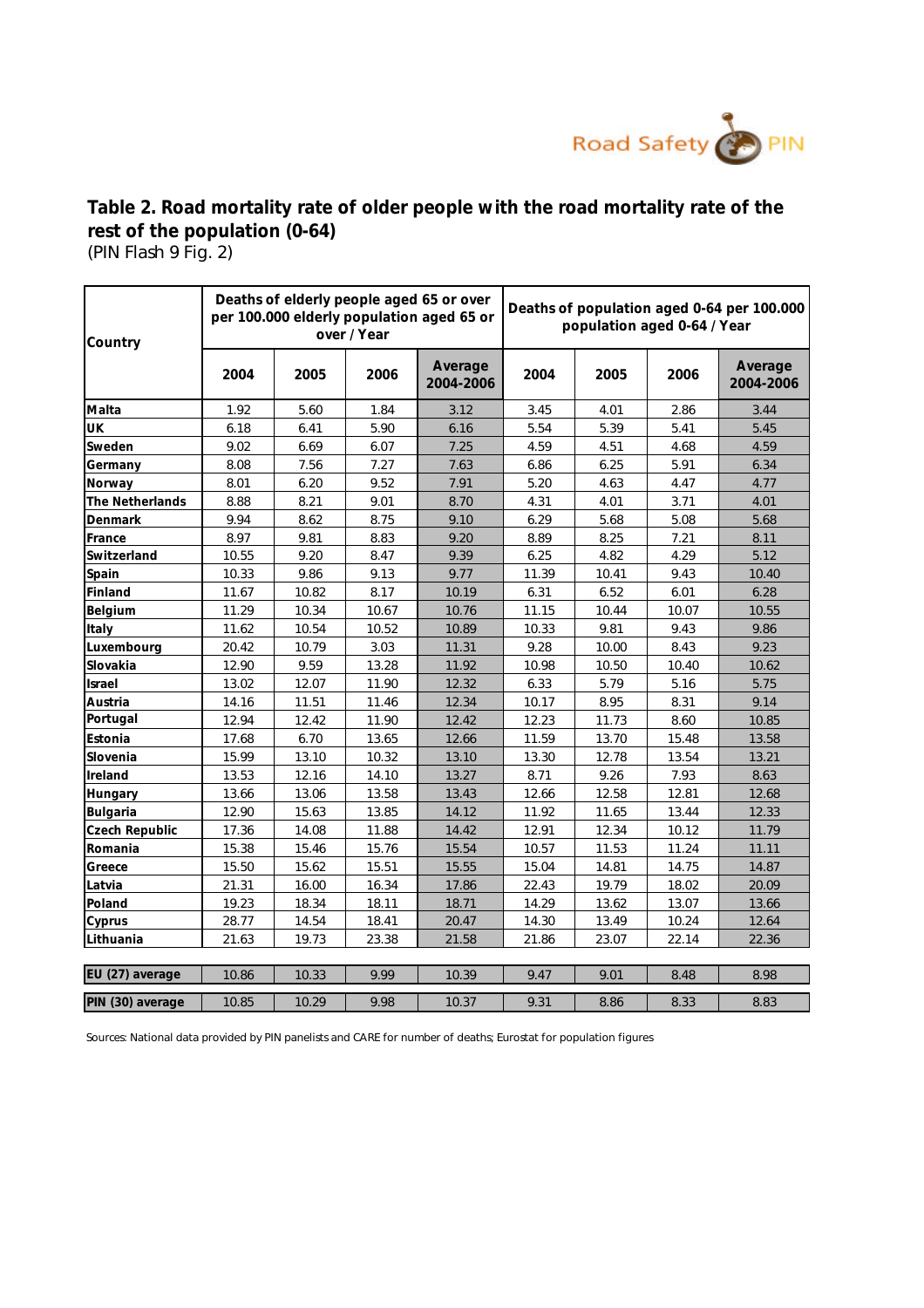

(PIN Flash 9 Fig. 3) **Table 3. Ratio road mortality of older people / road mortality of the rest of the population (0-64)**

| Country          | Ratio road mortality of older people / road mortality of the rest of the population (0-64) |      |      |                   |  |  |  |  |  |
|------------------|--------------------------------------------------------------------------------------------|------|------|-------------------|--|--|--|--|--|
|                  | 2004                                                                                       | 2005 | 2006 | Average 2004-2006 |  |  |  |  |  |
| Latvia           | 0.95                                                                                       | 0.81 | 0.91 | 0.89              |  |  |  |  |  |
| Malta            | 0.56                                                                                       | 1.40 | 0.64 | 0.91              |  |  |  |  |  |
| Estonia          | 1.53                                                                                       | 0.49 | 0.88 | 0.93              |  |  |  |  |  |
| Spain            | 0.91                                                                                       | 0.95 | 0.97 | 0.94              |  |  |  |  |  |
| Lithuania        | 0.99                                                                                       | 0.86 | 1.06 | 0.97              |  |  |  |  |  |
| Slovenia         | 1.20                                                                                       | 1.03 | 0.76 | 0.99              |  |  |  |  |  |
| Belgium          | 1.01                                                                                       | 0.99 | 1.06 | 1.02              |  |  |  |  |  |
| Greece           | 1.03                                                                                       | 1.05 | 1.05 | 1.05              |  |  |  |  |  |
| Hungary          | 1.08                                                                                       | 1.04 | 1.06 | 1.06              |  |  |  |  |  |
| Italy            | 1.13                                                                                       | 1.07 | 1.12 | 1.10              |  |  |  |  |  |
| Slovakia         | 1.17                                                                                       | 0.91 | 1.28 | 1.12              |  |  |  |  |  |
| UK               | 1.12                                                                                       | 1.19 | 1.09 | 1.13              |  |  |  |  |  |
| France           | 1.01                                                                                       | 1.19 | 1.22 | 1.13              |  |  |  |  |  |
| Portugal         | 1.06                                                                                       | 1.06 | 1.38 | 1.14              |  |  |  |  |  |
| Bulgaria         | 1.08                                                                                       | 1.34 | 1.03 | 1.15              |  |  |  |  |  |
| Germany          | 1.18                                                                                       | 1.21 | 1.23 | 1.20              |  |  |  |  |  |
| Czech Republic   | 1.34                                                                                       | 1.14 | 1.17 | 1.22              |  |  |  |  |  |
| Luxembourg       | 2.20                                                                                       | 1.08 | 0.36 | 1.23              |  |  |  |  |  |
| Austria          | 1.39                                                                                       | 1.29 | 1.38 | 1.35              |  |  |  |  |  |
| Poland           | 1.35                                                                                       | 1.35 | 1.39 | 1.37              |  |  |  |  |  |
| Romania          | 1.46                                                                                       | 1.34 | 1.40 | 1.40              |  |  |  |  |  |
| Ireland          | 1.55                                                                                       | 1.31 | 1.78 | 1.54              |  |  |  |  |  |
| Sweden           | 1.97                                                                                       | 1.48 | 1.30 | 1.58              |  |  |  |  |  |
| Denmark          | 1.58                                                                                       | 1.52 | 1.72 | 1.60              |  |  |  |  |  |
| Cyprus           | 2.01                                                                                       | 1.08 | 1.80 | 1.62              |  |  |  |  |  |
| Finland          | 1.85                                                                                       | 1.66 | 1.36 | 1.62              |  |  |  |  |  |
| Norway           | 1.54                                                                                       | 1.34 | 2.13 | 1.66              |  |  |  |  |  |
| Switzerland      | 1.69                                                                                       | 1.91 | 1.97 | 1.84              |  |  |  |  |  |
| Israel           | 2.06                                                                                       | 2.08 | 2.31 | 2.14              |  |  |  |  |  |
| The Netherlands  | 2.06                                                                                       | 2.05 | 2.43 | 2.17              |  |  |  |  |  |
| EU (27) average  | 1.15                                                                                       | 1.15 | 1.18 | 1.16              |  |  |  |  |  |
| PIN (30) average | 1.17                                                                                       | 1.16 | 1.20 | 1.17              |  |  |  |  |  |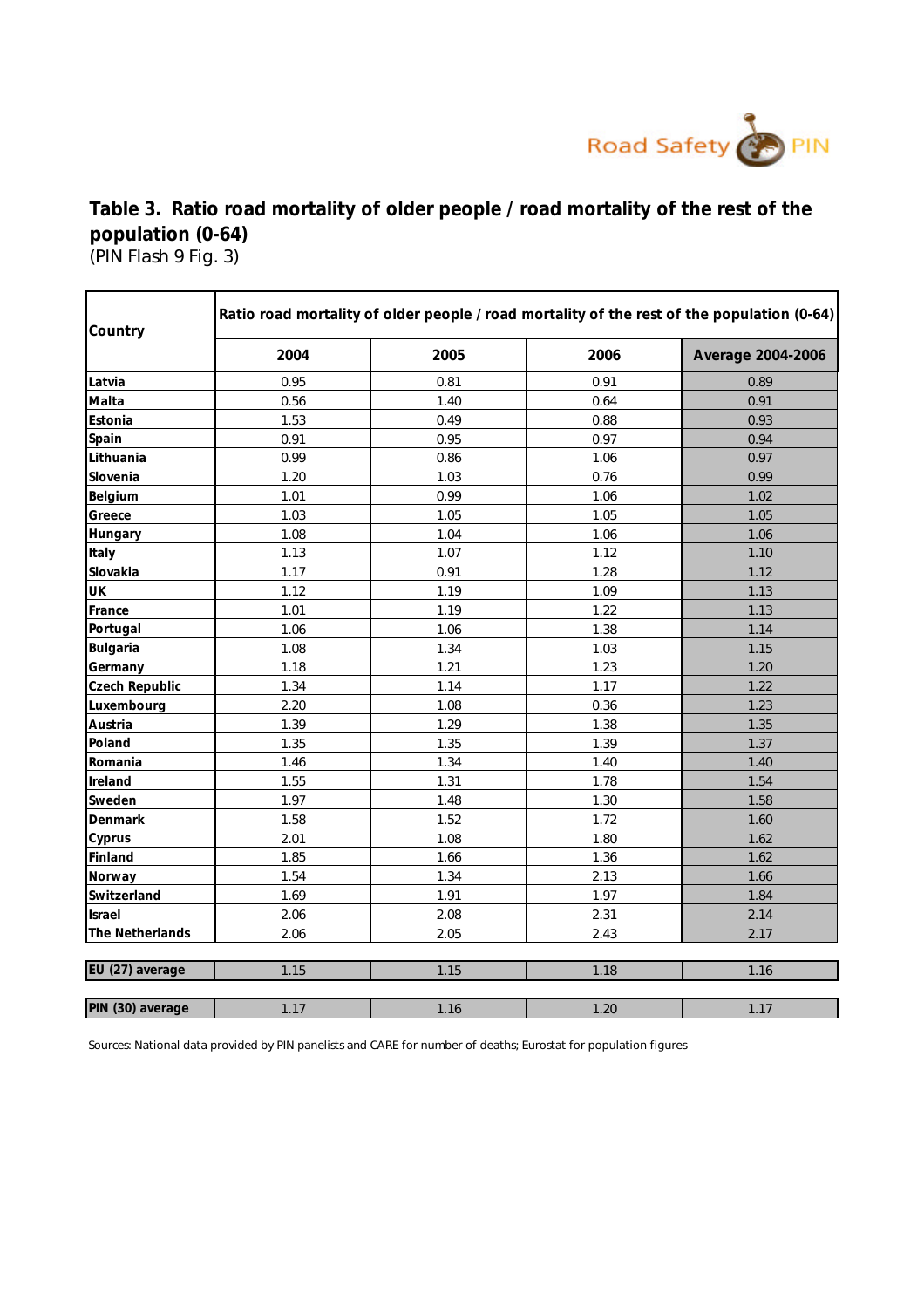

**Table 4. Expected percentage proportion of older people's deaths among all road deaths in the EU27 according to forecast population**

**(PIN Flash 9 Fig. 4)**

| Year      | Population<br>$65+$ | Population 0-<br>64 | <b>SUM</b>  | Share | Deaths<br>$65+$ | Deaths 0-<br>64 | <b>SUM</b> | Share | Share in<br>% |
|-----------|---------------------|---------------------|-------------|-------|-----------------|-----------------|------------|-------|---------------|
| 2004-2006 | 81, 177, 782        | 409.598.844         | 490,776,626 | 0.165 |                 |                 |            |       |               |
| 2005      | 81,046,436          | 406,834,477         | 487,880,913 | 0.166 | 8,438           | 36,510          | 44,948     | 0.188 | 18.8          |
| 2010      | 86.084.004          | 406,753,670         | 492.837.674 | 0.175 | 8,963           | 36.503          | 45.465     | 0.197 | 19.7          |
| 2020      | 102.015.931         | 394.392.520         | 496.408.451 | 0.206 | 10.622          | 35.393          | 46.015     | 0.231 | 23.1          |
| 2030      | 121,244,423         | 373,539,748         | 494,784,171 | 0.245 | 12,624          | 33,522          | 46,146     | 0.274 | 27.4          |
| 2040      | 137,018,681         | 349,973,236         | 486.991.917 | 0.281 | 14,266          | 31,407          | 45,673     | 0.312 | 31.2          |
| 2050      | 141,312,931         | 330,737,304         | 472,050,235 | 0.299 | 14,713          | 29,681          | 44,394     | 0.331 | 33.1          |

Mortalilty rates considered: 10.41 (65+) and 8.97 (0-64)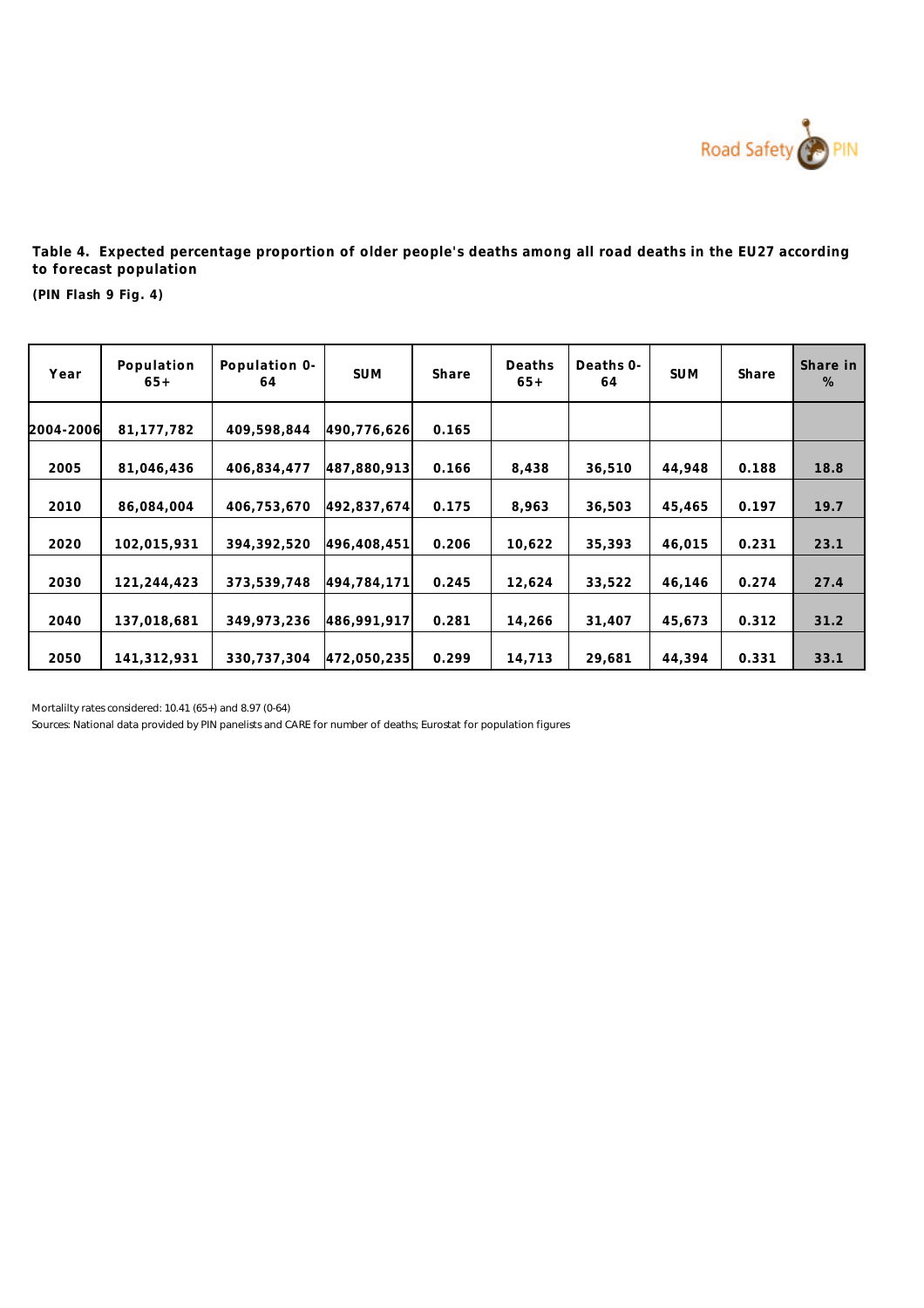

(PIN Flash 9 Fig. 5) **Table 5. Expected effect of population ageing on annual number of road deaths in 2020** 

|                 | Older people $(65+)$ |                      |       |                                       |        |        | Rest of population (0-64) |       |                                 |        |             |  |
|-----------------|----------------------|----------------------|-------|---------------------------------------|--------|--------|---------------------------|-------|---------------------------------|--------|-------------|--|
| Country         |                      | 2004-2006            |       | 2020                                  |        |        | 2004-2006                 |       |                                 | 2020   |             |  |
|                 | Deaths               | Population Mortality |       | Population                            | Deaths | Deaths |                           |       | Population Mortality Population | Deaths | impact in % |  |
| Malta           | 2                    | 53,357               | 3.12  | 88,253                                | 3      | 12     | 348,936                   | 3.44  | 365.767                         | 13     | $-0.57$     |  |
| Latvia          | 68                   | 380,731              | 17.86 | 388.383                               | 69     | 387    | 1,926,011                 | 20.09 | 1,727,043                       | 347    | $-0.21$     |  |
| Spain           | 706                  | 7,226,885            | 9.77  | 9,027,131                             | 882    | 3,726  | 35,820,324                | 10.40 | 36,531,482                      | 3,800  | $-0.19$     |  |
| Estonia         | 28                   | 223,793              | 12.66 | 232.809                               | 29     | 153    | 1,123,961                 | 13.58 | 1,014,963                       | 134    | $-0.14$     |  |
| Lithuania       | 112                  | 518,917              | 21.58 | 557.932                               | 120    | 650    | 2,905,905                 | 22.37 | 2,624,283                       | 587    | $-0.08$     |  |
| Slovenia        | 41                   | 3,129,963            | 13.10 | 410,715                               | 54     | 223    | 1,690,779                 | 13.21 | 1,605,975                       | 212    | $-0.04$     |  |
| Belgium         | 193                  | 1,796,212            | 10.76 | 2,216,773                             | 239    | 913    | 8,655,006                 | 10.55 | 8,573,248                       | 905    | 0.01        |  |
| Greece          | 322                  | 2,012,388            | 16.00 | 2,412,976                             | 386    | 1,345  | 9,070,472                 | 14.83 | 9,014,067                       | 1,337  | 0.23        |  |
| Hungary         | 212                  | 1,578,467            | 13.43 | 1,971,596                             | 265    | 1,080  | 8,518,490                 | 12.68 | 7,721,686                       | 979    | 0.28        |  |
| Italy           | 1,237                | 11,366,719           | 10.88 | 13,608,121                            | 1,481  | 4,632  | 47,000,725                | 9.86  | 44,691,551                      | 4,404  | 0.40        |  |
| <b>UK</b>       | 592                  | 9,587,621            | 6.18  | 12,258,320                            | 757    | 2,743  | 50,352,255                | 5.45  | 50,671,545                      | 2,760  | 0.46        |  |
| Portugal        | 222                  | 1,787,345            | 12.42 | 2,191,608                             | 272    | 948    | 8,737,166                 | 10.85 | 8,579,153                       | 931    | 0.47        |  |
| Luxembourg      | $7\overline{ }$      | 64,843               | 11.31 | 85.794                                | 10     | 36     | 393,724                   | 9.23  | 435.062                         | 40     | 0.51        |  |
| Slovakia        | 75                   | 626,297              | 11.92 | 861,409                               | 103    | 506    | 4,762,916                 | 10.62 | 4,409,225                       | 468    | 0.57        |  |
| France          | 931                  | 10,117,258           | 9.20  | 13,139,331                            | 1,209  | 4,255  | 52,431,938                | 8.11  | 50,431,961                      | 4,092  | 0.59        |  |
| Bulgaria        | 188                  | 1,331,009            | 14.12 | 1,475,135                             | 208    | 793    | 6,429,349                 | 12.33 | 5,320,917                       | 656    | 0.65        |  |
| Germany         | 1,172                | 15,365,840           | 7.63  | 18,668,830                            | 1,424  | 4,259  | 67,124,332                | 6.34  | 64,007,630                      | 4,061  | 0.78        |  |
| Romania         | 492                  | 3,168,712            | 15.53 | 3,472,390                             | 539    | 2,055  | 18,491,286                | 11.11 | 16,869,769                      | 1,875  | 0.92        |  |
| Austria         | 162                  | 1,312,676            | 12.34 | 1,690,218                             | 209    | 630    | 6,891,514                 | 9.14  | 6,750,875                       | 617    | 1.33        |  |
| Czech Republic  | 207                  | 1,438,071            | 14.42 | 2,059,003                             | 297    | 1,036  | 8,789,633                 | 11.79 | 7,842,845                       | 925    | 1.45        |  |
| Ireland         | 60                   | 459,842              | 12.98 | 700.497                               | 91     | 319    | 3,678,274                 | 8,67  | 4,055,614                       | 352    | 1.17        |  |
| Sweden          | 113                  | 1,553,655            | 7.25  | 2,033,347                             | 147    | 342    | 7,457,949                 | 4.59  | 7,542,135                       | 346    | 2.11        |  |
| Poland          | 938                  | 4,830,728            | 19.42 | 6,749,916                             | 1,311  | 4,528  | 33, 321, 395              | 13.59 | 30, 315, 336                    | 4,120  | 2.26        |  |
| Denmark         | 74                   | 813,369              | 9.10  | 1,104,229                             | 100    | 263    | 4,598,799                 | 5.72  | 4,421,804                       | 253    | 2.69        |  |
| Cyprus          | 18                   | 89,549               | 20.47 | 148,680                               | 30     | 83     | 659,103                   | 12.64 | 716.913                         | 91     | 3.00        |  |
| Finland         | 86                   | 828,433              | 10.42 | 1,223,610                             | 128    | 277    | 4,408,874                 | 6.28  | 4,181,125                       | 263    | 4.07        |  |
| The Netherlands | 199                  | 2,290,094            | 8.70  | 3,238,925                             | 282    | 562    | 14,009,162                | 4.01  | 13,970,546                      | 560    | 4.79        |  |
| EU27            | 8,457                | 81,135,808           | 10,43 | 102,015,931 10,646 36,757 409,598,277 |        |        |                           | 8.97  | 394,392,520                     | 35,131 | 0.08        |  |
|                 |                      |                      |       |                                       |        |        |                           |       |                                 |        |             |  |

Data source: Eurostat, Population forecast, baseline 2004

Baseline variant - 1st January population by sex and single year of age

Average value for 2004-2006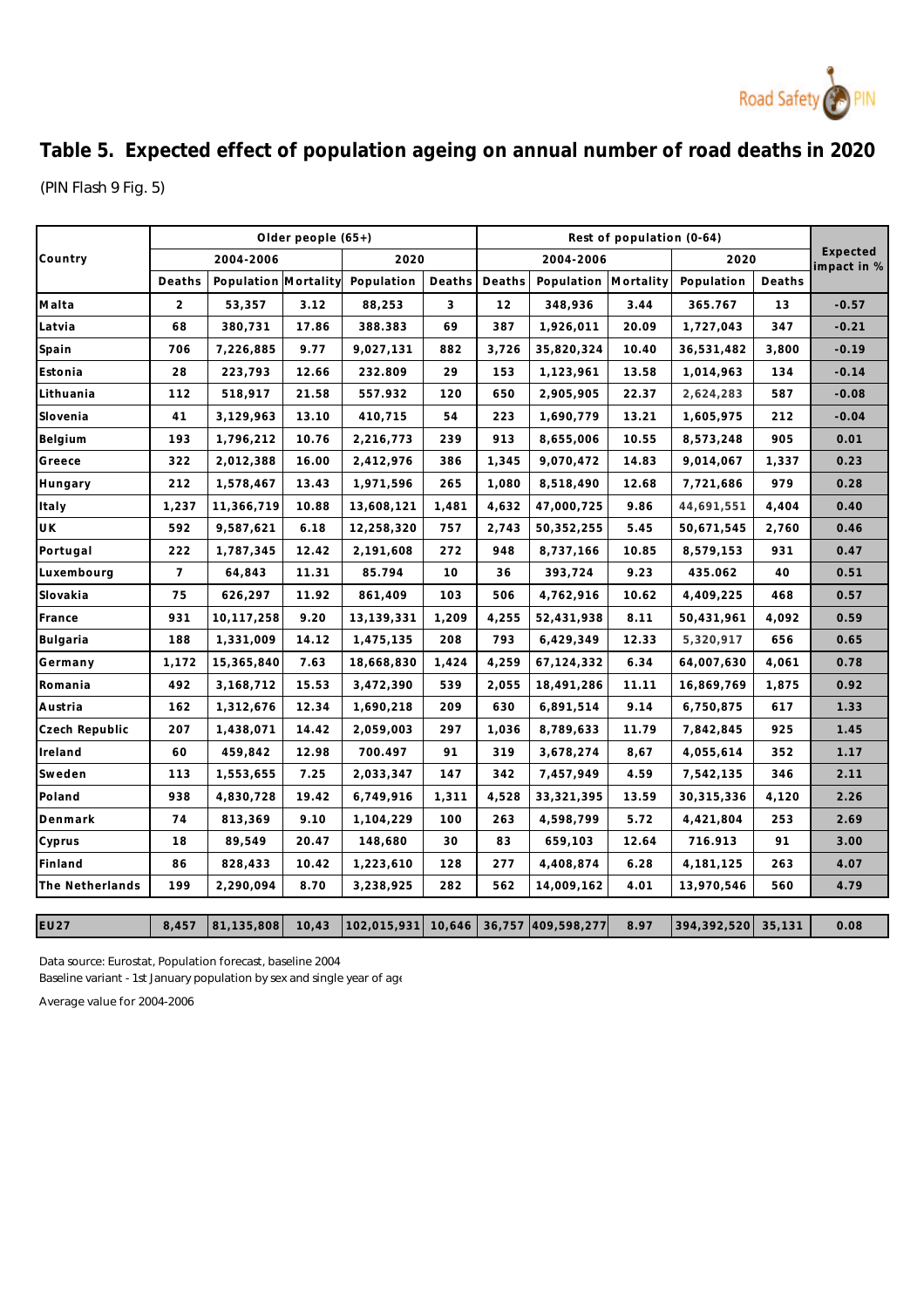

(PIN Flash 9) **Table 6. Number of deaths and number of population of 65+ and 0-64 in 2006**

| Country                  |                | Older people (65 and over) |        | Population aged 0-64 | Total  |             |  |
|--------------------------|----------------|----------------------------|--------|----------------------|--------|-------------|--|
|                          | deaths         | population                 | deaths | population           | deaths | population  |  |
| Austria                  | 156            | 1,361,804                  | 574    | 6,904,121            | 730    | 8,265,925   |  |
| Belgium                  | 193            | 1,809,017                  | 876    | 8,702,365            | 1,069  | 10,511,382  |  |
| Bulgaria                 | 184            | 1,328,479                  | 859    | 6,390,271            | 1,043  | 7,718,750   |  |
| Cyprus                   | 17             | 92,342                     | 69     | 674,072              | 86     | 766,414     |  |
| Czech Republic           | 173            | 1,456,391                  | 890    | 8,794,688            | 1,063  | 10,251,079  |  |
| Denmark                  | 72             | 823,027                    | 234    | 4,604,432            | 306    | 5,427,459   |  |
| Estonia                  | 31             | 227,113                    | 173    | 1,117,571            | 204    | 1,344,684   |  |
| Finland                  | 71             | 868,717                    | 265    | 4,408,238            | 336    | 5,276,955   |  |
| France                   | 901            | 10,207,129                 | 3,808  | 52,791,644           | 4,709  | 62,998,773  |  |
| Germany                  | 1,154          | 15,870,074                 | 3,937  | 66,567,921           | 5,091  | 82,437,995  |  |
| Greece                   | $320^{(1)}$    | 2,059,616                  | 1,338  | 9,065,563            | 1,657  | 11,125,179  |  |
| Hungary                  | 216            | 1,590,712                  | 1,087  | 8,485,869            | 1,303  | 10,076,581  |  |
| Ireland                  | 66             | 467,926                    | 299    | 3,771,922            | 365    | 4,239,848   |  |
| Israel                   | 83             | 697,600                    | 331    | 6,419,100            | 414    | 7,116,700   |  |
| Italy                    | 1,220          | 11,592,335                 | 4,449  | 47,159,376           | 5,669  | 58,751,711  |  |
| Latvia                   | 63             | 385,629                    | 344    | 1,908,961            | 407    | 2,294,590   |  |
| Lithuania <sup>(2)</sup> | 122            | 521,812                    | 638    | 2,881,472            | 760    | 3,403,284   |  |
| Luxembourg               | $\overline{2}$ | 65,974                     | 34     | 403,126              | 36     | 469,100     |  |
| Malta <sup>(3)</sup>     | 1              | 54,379                     | 10     | 349,967              | 11     | 404,346     |  |
| The Netherlands          | 210            | 2,330,459                  | 520    | 14,003,751           | 730    | 16,334,210  |  |
| Norway                   | 65             | 682,469                    | 177    | 3,957,750            | 242    | 4,640,219   |  |
| Poland                   | 919            | 5,075,823                  | 4,324  | 33,081,232           | 5,243  | 38,157,055  |  |
| Portugal                 | 215            | 1,810,100                  | 754    | 8,759,492            | 969    | 10,569,592  |  |
| Romania                  | 504            | 3,198,160                  | 2,069  | 18,412,053           | 2,573  | 21,610,213  |  |
| Slovakia                 | 84             | 632,638                    | 495    | 4,760,999            | 579    | 5,393,637   |  |
| Slovenia                 | 33             | 319,631                    | 229    | 1,690,746            | 262    | 2,010,377   |  |
| Spain                    | 667            | 7,308,455                  | 3,437  | 36,449,795           | 4,104  | 43,758,250  |  |
| Sweden                   | 95             | 1,565,377                  | 350    | 7,482,375            | 445    | 9,047,752   |  |
| Switzerland              | 101            | 1,192,465                  | 269    | 6,266,663            | 370    | 7,459,128   |  |
| UK                       | 572            | 9,687,800                  | 2,728  | 50,442,500           | 3,300  | 60,393,044  |  |
| EU (27)                  | 8,261          | 82,710,919                 | 34,789 | 410,064,522          | 43,050 | 493,038,185 |  |

**PIN (30) 8,510 85,283,453 35,566 426,708,035 44,076 512,254,232**  $^{(1)}$  Average of >65 and >66 deaths

<sup>(2)</sup> Older people 64 and over

(3) Older people 60 and over

Source: Population figures (Eurostat)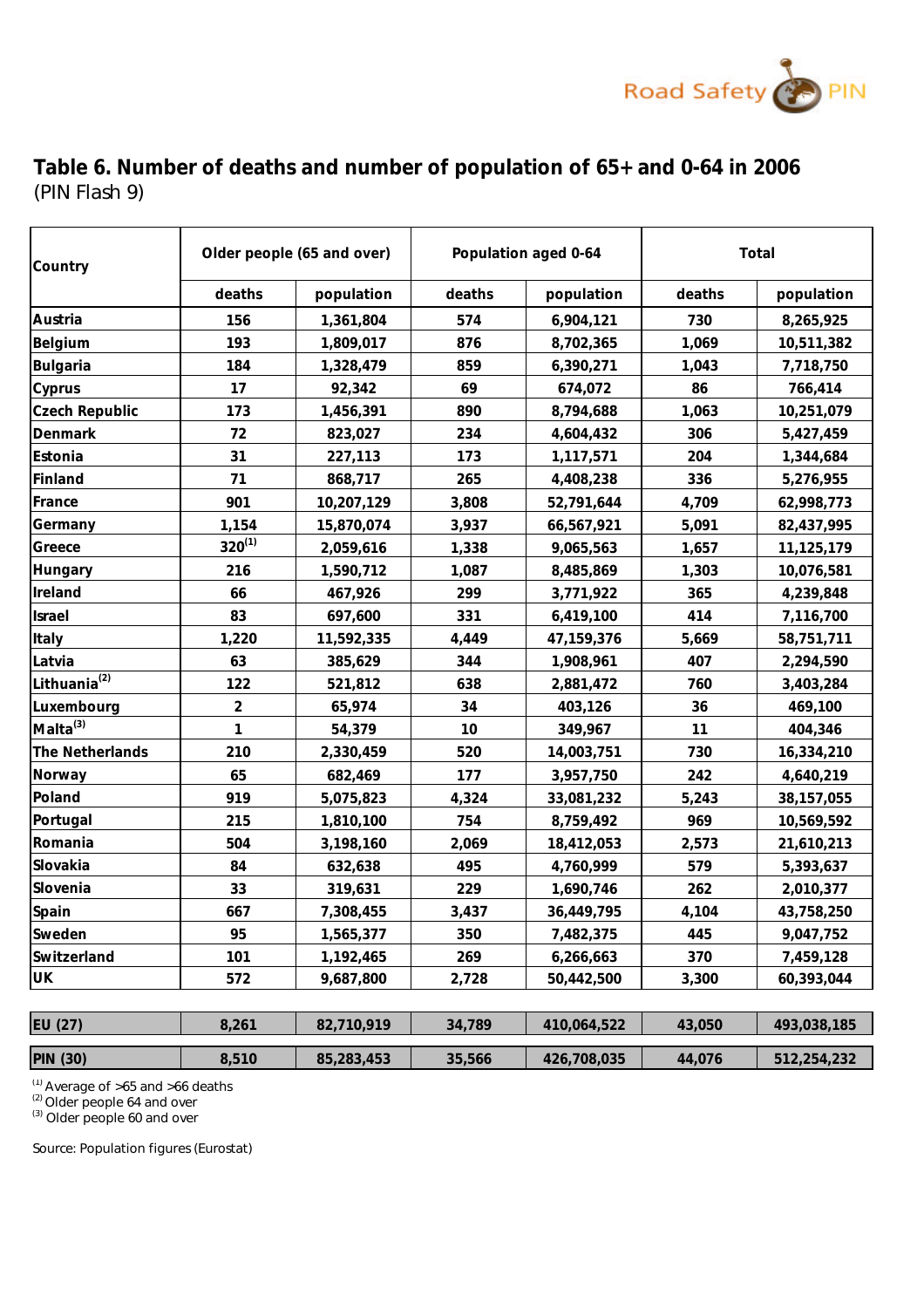

## **Methodological notes PIN Flash 9**

## **1. Road mortality estimation (Fig.2)**

Road mortality is defined as the number of road deaths per 100,000 registered population. Deaths deemed to have resulted from road accidents in a given year and reported to have occurred within 30 days of the accidents are taken into account. The registered population of January 1 is used as denominator in mortality rate calculation formula. In order to get more robust estimate, the mortality rate is estimated from the sum of deaths and population counts in the three most recent years (2004, 2005, 2006).

## $\lambda_{A,i} = Y_{A,i} / N_{A,i}$

As for the age of accident victims, this is rounded down to the nearest whole number of years in national statistics. In case of Greece, Italy and the Netherlands, the age is rounded to the nearest year.

We do consider two age groups: (1) 0-64 including all accident victims of age under 65 and (2) 65+ including all accident victims 65 years and older.

### **2. Regression estimation of the average annual percentage change in older people deaths/mortality rates over the period 1997-2006 (Fig.1)**

To estimate the average yearly percentage change in deaths/mortality rate for older population occurring between 1996 and 2006 one should make use of the whole time series of counts/mortality rates, not just the counts/death rates in 1996 and 2006.

Since the death rates are based on numbers of deaths, which are for certain countries small numbers subjected to randomness, it is preferred to take as a baseline dated 1997 the mean of the death rates in the three years (1996-1998) instead of using the single value registered in 1997.



Fig.1: Mortality rate of older population in Belgium with the baseline in 1997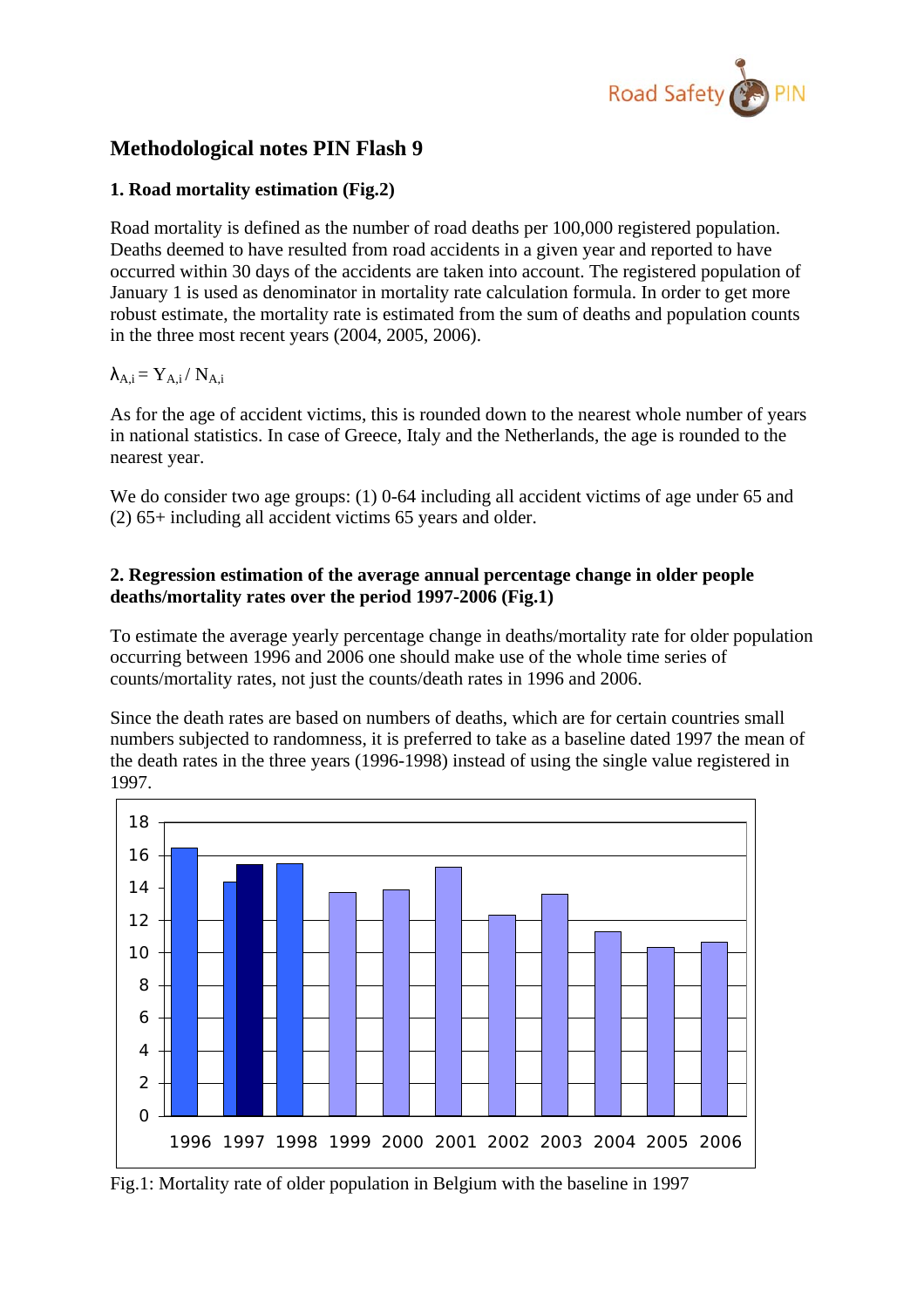The task is now to estimate the average annual change in the period 1997-2006, while taking the mean of 1996-1998 rates as the reference (baseline).

We assume a priori a reduction in risk of mortality rate over time, so to fix the sign of a change; we will assume reduction, so that a minus sign indicates an increase. Let the average reduction per year as a percentage of the previous year be p. If  $\lambda_n$  is the risk of deaths in year *n*, then we wish to fit a model  $\lambda_n = \lambda_0 \times (1 - p/100)^n$ , where in this case year 0 is 1997 and  $n = 9$  in 2006.

This is equivalent to  $\ln(\lambda_n/\lambda_0) = n \times \ln(1-p/100)$  so if we fit  $\ln(\lambda_n/\lambda_0) = an$  by linear regression, then *a* is the estimate of  $\ln(1 - p/100)$  and *p* is estimated by  $100(1 - e^a)$ .



Fig.2: Linear regression function for logarithmically transformed changes in death rate since 1997 as baseline

In this figure illustrating the use of the method and constructed for Belgium, the function  $ln(\lambda_n/\lambda_0) = an$  corresponds to the function  $y = ax$ , so the *a* is equal -0.0268. The *p* can now be estimated as  $100(1 - e^a) = 100(1 - e^{-0.0268}) = 2.64$ . Average yearly reduction in older mortality is thus estimated as 2.6%. One can conclude that over the last 10 years, the mortality rate of older has decreased annually by almost 3%.

#### **3. Estimation of the impact of population ageing on the number of road deaths (Fig. 5)**

Road mortality of older people is higher than the mortality of the rest of the population for many countries considered under PIN programme. The ratio of mortality for these two groups is 1.16 for the Europe as a whole, but it varies between 0.89 (Latvia) and 2.17 (The Netherlands). Under the hypothesis that this ratio will not change in the future, one can estimate the effect of demographic changes on road deaths.

Road mortality in any age group is defined as the number of deaths in this group divided by the number of inhabitants in that group.

 $\lambda_{\text{A}}$  i =  $\text{Y}_{\text{A}}$  i /  $\text{N}_{\text{A}}$  i